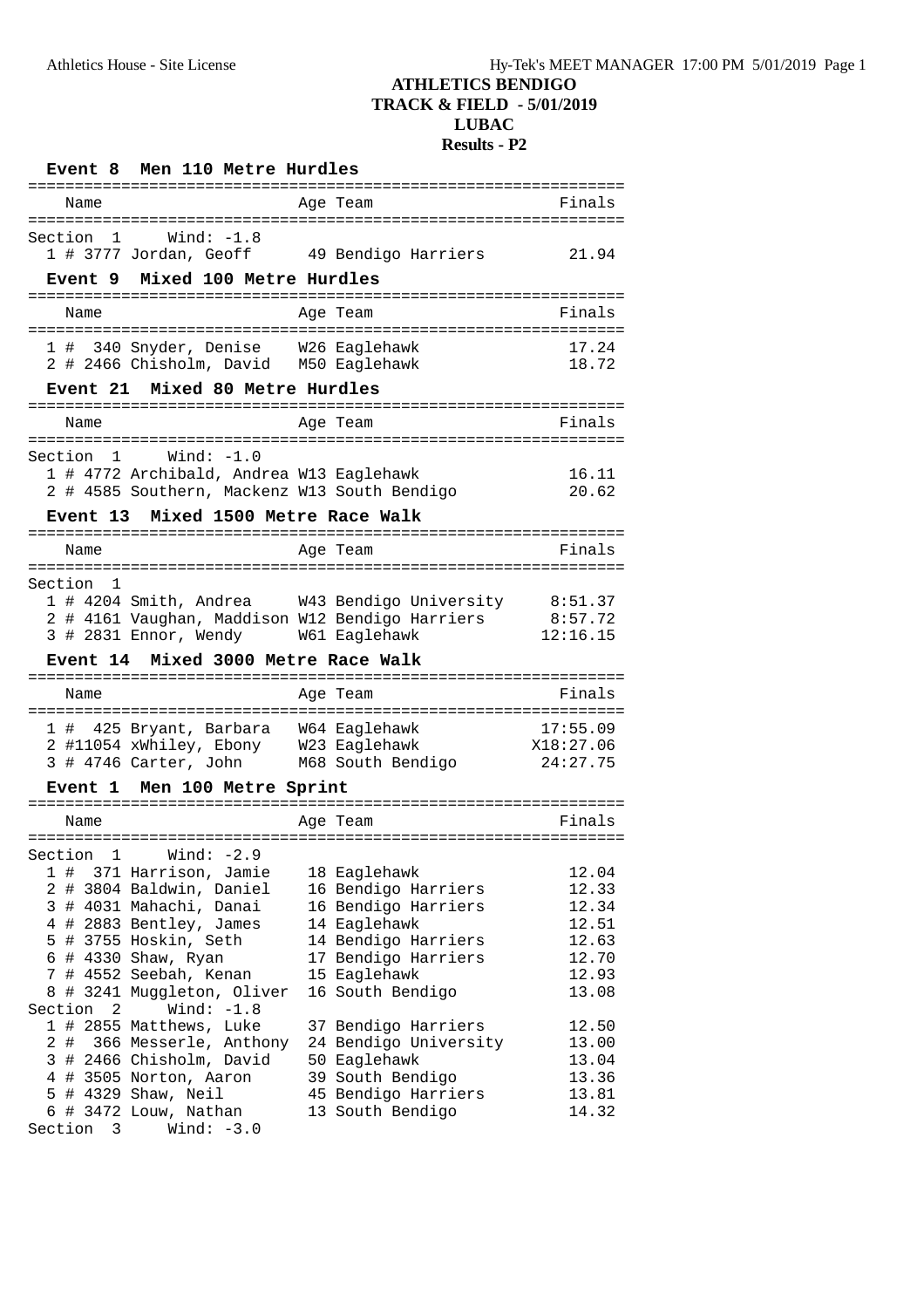|                 | Event 1 Men 100 Metre Sprint                                                              |                       |         |
|-----------------|-------------------------------------------------------------------------------------------|-----------------------|---------|
|                 | 1 # 3916 Tickell, Zackery                                                                 | 13 South Bendigo      | 13.98   |
|                 | 2 # 1729 Langdon, Antony                                                                  | 50 Eaglehawk          | 14.05   |
|                 | 3 # 443 Hicks, Terry                                                                      | 64 Eaglehawk          | 14.11   |
|                 | 4 # 3498 Kadri, Christophe                                                                | 49 Eaglehawk          | 14.39   |
|                 | 5 # 3852 Hilson, Kyle                                                                     | 21 South Bendigo      | 14.46   |
|                 | 6 # 3777 Jordan, Geoff                                                                    | 49 Bendigo Harriers   | 14.53   |
| Section 4       | Wind: $-3.1$                                                                              |                       |         |
|                 | 1 # 3286 Evans, Reeve                                                                     | 11 Bendigo Harriers   | 14.88   |
|                 | 2 # 1007 Browell, Leigh                                                                   | 44 South Bendigo      | 14.89   |
|                 | 3 # 4604 Seymour, Keenan 12 Bendigo Harriers                                              |                       | 15.96   |
| <b>Event 18</b> | Women 100 Metre Sprint                                                                    |                       |         |
|                 |                                                                                           |                       |         |
| Name            |                                                                                           | Age Team              | Finals  |
|                 | Wind: $-3.8$                                                                              |                       |         |
| Section 1       | 1 # 3756 Hoskin, Jalen                                                                    | 16 Bendigo Harriers   | 13.89   |
|                 | 2 # 382 Robinson, Anastaz 16 Eaglehawk                                                    |                       | 14.07   |
|                 | 3 # 2835 Holmes, Gretel 14 Bendigo Harriers                                               |                       | 14.09   |
|                 | Example 12 Eaglebawk<br>5 # 340 Snyder, Denise 26 Eaglebawk<br>5 # 4087 Price 26 Eaglebau |                       | 14.32   |
|                 |                                                                                           |                       | 14.40   |
|                 | 5 # 4087 Brits, Nyah                                                                      | 14 Bendigo Harriers   | 14.40   |
|                 | 7 # 4772 Archibald, Andrea                                                                | 13 Eaglehawk          | 14.46   |
| Section 2       | Wind: $-4.6$                                                                              |                       |         |
|                 | 1 # 3668 Pompei, Stephanie                                                                | 23 South Bendigo      | 14.15   |
|                 | 2 # 3285 Conquer, Abbey                                                                   | 14 Bendigo Harriers   | 14.22   |
|                 | 3 # 376 Langtree, Niah                                                                    | 16 Eaglehawk          | 14.44   |
|                 | 4 # 4205 Van Den Berg, Jor                                                                | 15 Bendigo University | 14.60   |
|                 | 5 # 408 Palmer, Poppy                                                                     | 13 Eaglehawk          | 14.73   |
|                 | 6 # 2861 Rusbridge, Gabrie                                                                | 18 Eaglehawk          | 15.52   |
| Section 3       | Wind: $-3.5$                                                                              |                       |         |
|                 | 1 # 3499 Kadri, Maya                                                                      | 14 Eaglehawk          | 15.01   |
|                 | 2 # 3525 Marsh, Rosy                                                                      | 12 Eaglehawk          | 15.19   |
|                 | 3 # 2745 Lee, Georgia                                                                     | 14 Eaglehawk          | 15.28   |
|                 | 3 # 3273 Guillou, Allie                                                                   | 12 South Bendigo      | 15.28   |
|                 | 5 # 4204 Smith, Andrea                                                                    | 43 Bendigo University | 15.46   |
|                 | $6$ # 3524 Marsh, Lily                                                                    | 12 Eaglehawk          | 15.47   |
|                 | 7 # 3272 Guillou, Belle                                                                   | 12 South Bendigo      | 15.81   |
|                 | 8 # 4092 Hore, Ruby                                                                       | 16 Bendigo Harriers   | 16.16   |
|                 | Section 4 Wind: -3.0                                                                      |                       |         |
|                 | 1 # 4163 Vaughan, Karen                                                                   | 40 Bendigo Harriers   | 15.58   |
|                 | 2 # 2622 Campbell, Caitlin                                                                | 15 South Bendigo      | 16.80   |
|                 | 3 # 1283 Guillou, Jackie                                                                  | 49 South Bendigo      | 16.97   |
|                 | 4 # 444 Heagney, Kathryn                                                                  | 68 Eaglehawk          | 17.33   |
| Section         | Wind: $-2.7$<br>$5^{\circ}$                                                               |                       |         |
|                 | 1 # 4585 Southern, Mackenz                                                                | 13 South Bendigo      | 16.72   |
|                 | 2 # 2743 Langtree, Leah                                                                   | 42 Eaglehawk          | 17.44   |
|                 | 3 # 3490 Norton, Jemma                                                                    | 12 South Bendigo      | 18.43   |
|                 | 4 # 2621 Campbell, Kylie                                                                  | 42 South Bendigo      | 20.94   |
|                 | Mixed 1500 Metre Run                                                                      |                       |         |
| <b>Event 5</b>  |                                                                                           |                       |         |
| Name            |                                                                                           | Age Team              | Finals  |
|                 |                                                                                           |                       |         |
| Section 1       |                                                                                           |                       |         |
|                 | 1 # 3917 Tickell, Logan                                                                   | M12 South Bendigo     | 4:50.89 |
|                 | 2 # 1315 Everett, Isaac                                                                   | M19 Bendigo Harriers  | 4:56.75 |
|                 | 3 # 2838 Andrea, Sebastyn                                                                 | M13 South Bendigo     | 5:08.35 |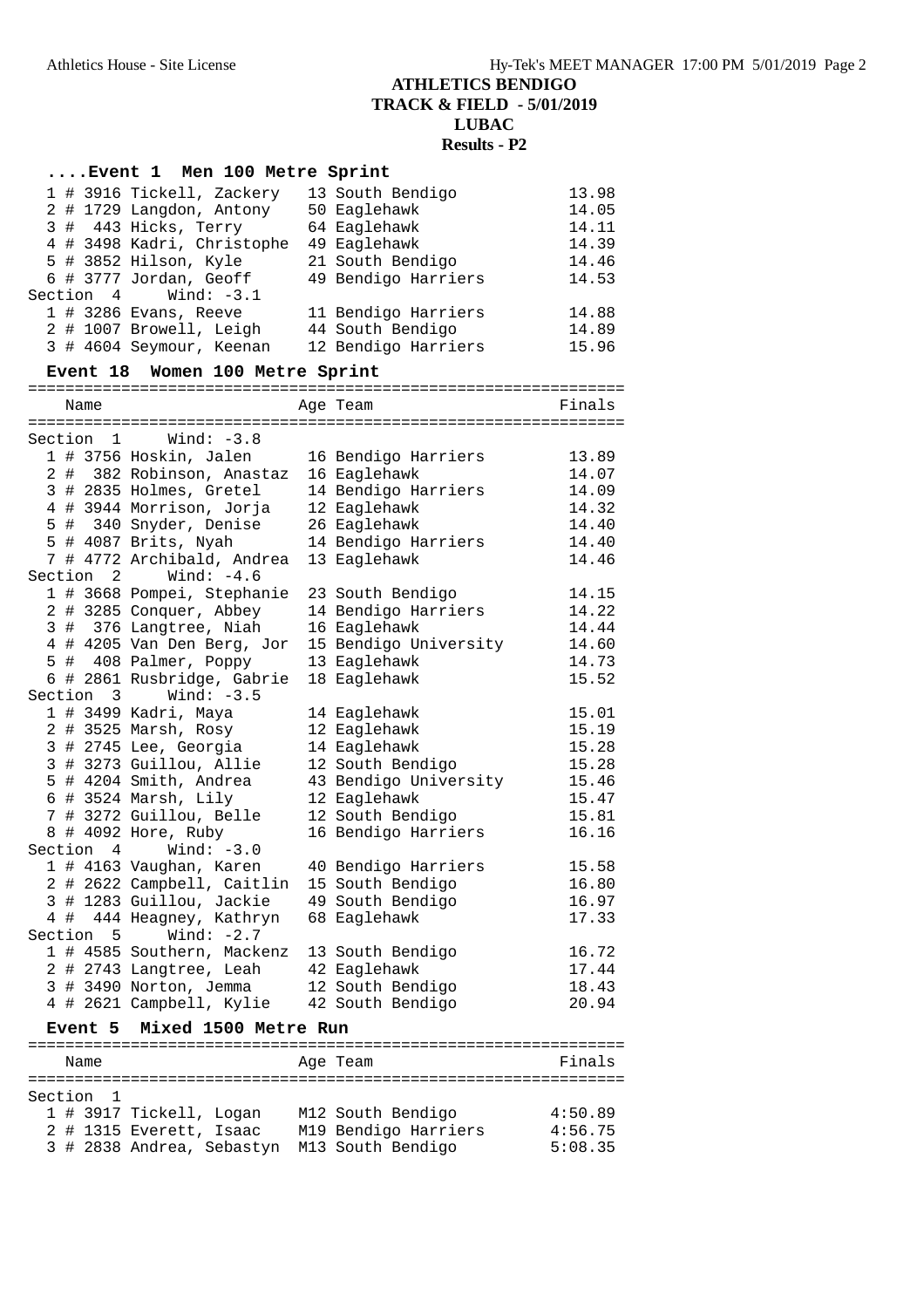|                                  |                      | Event 5 Mixed 1500 Metre Run                  |  |                                                       |          |  |
|----------------------------------|----------------------|-----------------------------------------------|--|-------------------------------------------------------|----------|--|
|                                  |                      | 4 # 1063 Cowell, Peter                        |  | M55 Bendigo Harriers                                  | 5:09.78  |  |
|                                  |                      | 5 # 3505 Norton, Aaron                        |  | M39 South Bendigo                                     | 5:21.90  |  |
|                                  |                      | 6 # 2837 Wellard, Ian                         |  | M50 Bendigo Harriers 5:41.13                          |          |  |
|                                  |                      |                                               |  | 7 # 1007 Browell, Leigh M44 South Bendigo 5:42.75     |          |  |
|                                  |                      |                                               |  | 8 # 1285 Lonsdale, Phoebe W13 Bendigo University      | 5:46.87  |  |
|                                  |                      |                                               |  | 9 # 321 Buckley, Anne W51 Bendigo Harriers            | 5:48.27  |  |
|                                  |                      | 10 # 2622 Campbell, Caitlin W15 South Bendigo |  |                                                       | 6:00.14  |  |
|                                  | Section <sub>2</sub> |                                               |  |                                                       |          |  |
|                                  |                      | 1 # 428 Green, Craig                          |  | M51 Bendigo University                                | 5:51.32  |  |
|                                  |                      | 2 #11125 xTickell, Chelsea W9 South Bendigo   |  |                                                       | X6:04.18 |  |
|                                  |                      |                                               |  | 3 # 2444 Kirne, Debby W53 South Bendigo 6:15.64       |          |  |
|                                  |                      |                                               |  | 4 # 4162 Vaughan, Brodie W10 Bendigo Harriers 6:20.81 |          |  |
|                                  |                      |                                               |  | 5 # 4161 Vaughan, Maddison W12 Bendigo Harriers       | 6:22.09  |  |
|                                  |                      | 6 # 3791 Shanahan, Kevin                      |  | M63 Eaglehawk                                         | 6:43.91  |  |
|                                  |                      | 7 # 4092 Hore, Ruby                           |  | W16 Bendigo Harriers                                  | 6:51.87  |  |
|                                  |                      | 8 # 1024 Gill, Hunter                         |  | M70 Bendigo Harriers                                  | 6:53.63  |  |
|                                  |                      |                                               |  |                                                       | 7:32.82  |  |
| Event 38 Mixed 4x100 Metre Relay |                      |                                               |  |                                                       |          |  |

#### ================================================================ Team Finals ================================================================ Section 1 1 Bendigo Harriers 'A' X47.32 1) #414 Gilligan, Brett 41 2) #4031 Mahachi, Danai 16 3) #3755 Hoskin, Seth 14 4) #3804 Baldwin, Daniel 16 2 Bendigo Harriers 'B' X53.54 1) #3285 Conquer, Abbey 14 2) #3756 Hoskin, Jalen 16 3) #4087 Brits, Nyah 14 4) #2835 Holmes, Gretel 14 3 Eaglehawk 'B' X55.60 1) #376 Langtree, Niah 16 2) #2745 Lee, Georgia 14 3) #2861 Rusbridge, Gabrielle 18 4) #340 Snyder, Denise 26 4 Eaglehawk 'A' X57.63 1) #4772 Archibald, Andrea 13 2) #3525 Marsh, Rosy 12 3) #3524 Marsh, Lily 12 4) #3944 Morrison, Jorja 12

#### **Event 6 Mixed 3000 Metre Run**

| Name |                                                                              | Age Team                                                        | Finals                      |
|------|------------------------------------------------------------------------------|-----------------------------------------------------------------|-----------------------------|
|      | $1$ # 2837 Wellard, Ian<br>2 # 3791 Shanahan, Kevin<br>-- # 428 Green, Craig | M50 Bendigo Harriers<br>M63 Eaglehawk<br>M51 Bendigo University | 11:54.39<br>14:31.99<br>DNF |

### **Event 7 Mixed 5000 Metre Run**

| Name |                                                   | Age Team                                     | Finals               |
|------|---------------------------------------------------|----------------------------------------------|----------------------|
|      | $1$ # 1063 Cowell, Peter<br>2 # 1024 Gill, Hunter | M55 Bendigo Harriers<br>M70 Bendigo Harriers | 19:08.37<br>24:58.99 |

#### **Event 3 Men 400 Metre Run**

|  | Name |                                                    | Age Team                     | Finals         |
|--|------|----------------------------------------------------|------------------------------|----------------|
|  |      | 1 # 371 Harrison, Jamie<br>2 # 2883 Bentley, James | 18 Eaglehawk<br>14 Eaglehawk | 50.90<br>53.00 |
|  |      | 3 # 414 Gilligan, Brett                            | 41 Bendigo Harriers          | 54.47          |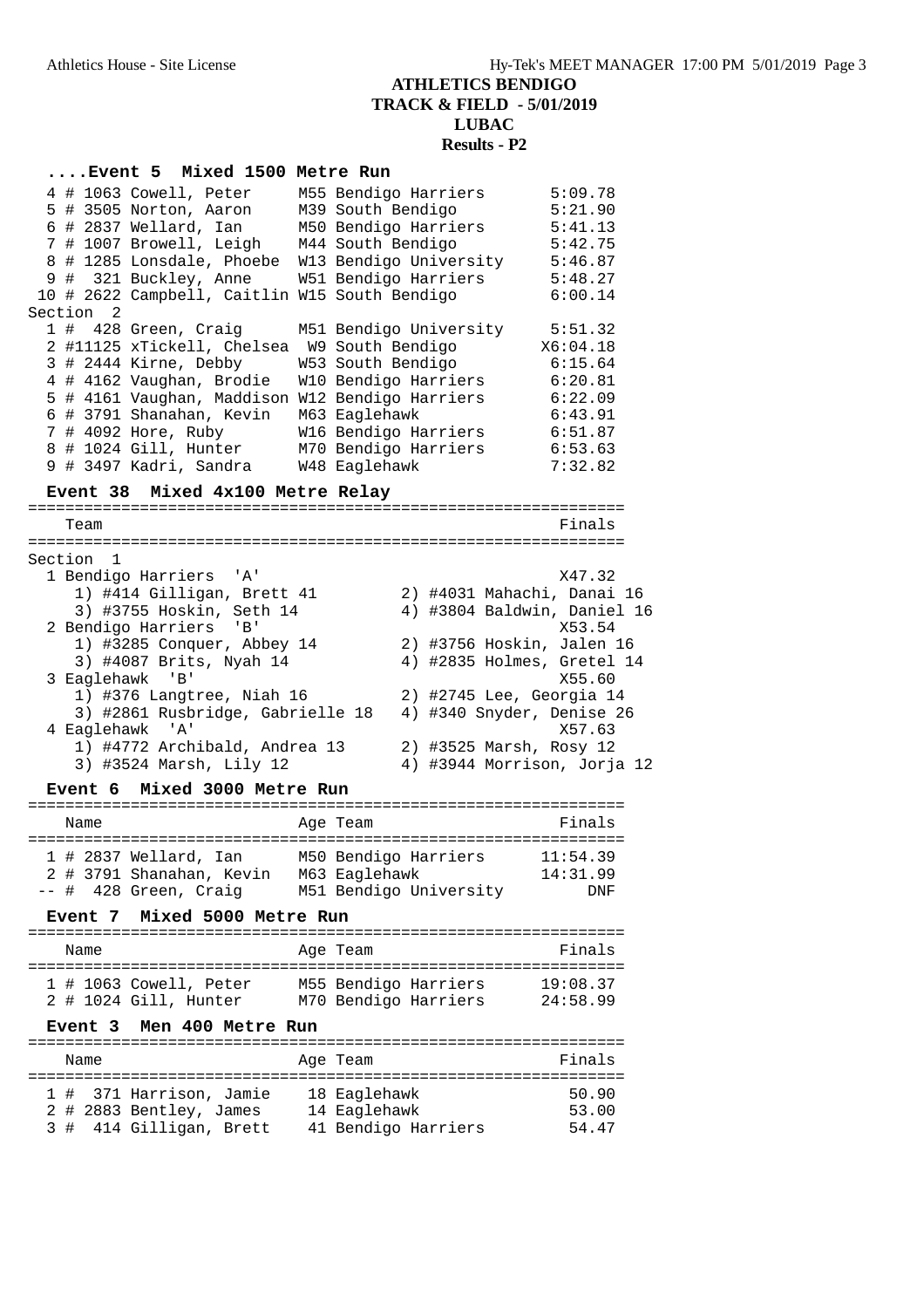### **....Event 3 Men 400 Metre Run** 4 # 3241 Muggleton, Oliver 16 South Bendigo 57.36 5 # 3804 Baldwin, Daniel 16 Bendigo Harriers 57.41 Section 2 1 # 2855 Matthews, Luke 37 Bendigo Harriers 56.88 2 # 4552 Seebah, Kenan 15 Eaglehawk 57.76 3 # 2838 Andrea, Sebastyn 13 South Bendigo 58.90 4 # 2466 Chisholm, David 50 Eaglehawk 58.93 5 # 3505 Norton, Aaron 39 South Bendigo 1:03.24 Section 3 1 # 3916 Tickell, Zackery 13 South Bendigo 59.31 2 # 1729 Langdon, Antony 50 Eaglehawk 1:01.64 3 # 443 Hicks, Terry 64 Eaglehawk 1:01.74 4 # 3472 Louw, Nathan 13 South Bendigo 1:05.32 5 # 3777 Jordan, Geoff 49 Bendigo Harriers 1:07.55 Section 4 1 # 3286 Evans, Reeve 11 Bendigo Harriers 1:13.64 2 # 4604 Seymour, Keenan 12 Bendigo Harriers 1:23.92 3 # 3791 Shanahan, Kevin 63 Eaglehawk 1:25.49 **Event 20 Women 400 Metre Run** ================================================================ Name **Age Team** Age Team Finals ================================================================ Section 1 1 # 2835 Holmes, Gretel 14 Bendigo Harriers 1:00.54 2 # 2861 Rusbridge, Gabrie 18 Eaglehawk 1:05.34 3 # 3668 Pompei, Stephanie 23 South Bendigo 1:07.57 Section 2 1 # 3443 Trew, Keely 26 South Bendigo 1:06.31 2 # 3560 Southern, Scarlet 11 South Bendigo 1:07.13 3 # 3499 Kadri, Maya 14 Eaglehawk 1:08.16 4 # 4163 Vaughan, Karen 40 Bendigo Harriers 1:09.44 5 # 3273 Guillou, Allie 12 South Bendigo 1:12.02 6 # 3272 Guillou, Belle 12 South Bendigo 1:17.11 Section 3<br>1 # 4585 Southern, Mackenz 13 South Bendigo 1 # 4585 Southern, Mackenz 13 South Bendigo 1:19.11 2 # 321 Buckley, Anne 51 Bendigo Harriers 1:20.99 3 # 2444 Kirne, Debby 53 South Bendigo 1:21.03 4 # 3473 Louw, Jessica 11 South Bendigo 1:22.12 5 # 1283 Guillou, Jackie 49 South Bendigo 1:22.99 6 # 3497 Kadri, Sandra 48 Eaglehawk 1:23.37 7 # 4162 Vaughan, Brodie 10 Bendigo Harriers 1:25.84 **Event 25 Mixed Javelin Throw** ================================================================ FLIGHT 1 @ 1:30PM FLIGHT 2 @ 2:20PM FLIGHT 3 @ 3:10PM Name **Age Team** Age Team Finals ================================================================ Flight 1 1 # 2838 Andrea, Sebastyn M13 South Bendigo 24.89m 2 # 4032 Noonan, Claire W14 Eaglehawk 24.37m 3 # 3499 Kadri, Maya W14 Eaglehawk 23.99m 4 #11054 xWhiley, Ebony W23 Eaglehawk X22.48m

 5 # 2832 Savage, Peter M64 Eaglehawk 20.64m 6 # 3472 Louw, Nathan M13 South Bendigo 19.73m 7 # 4093 Richardson, Jade W17 Bendigo Harriers 18.84m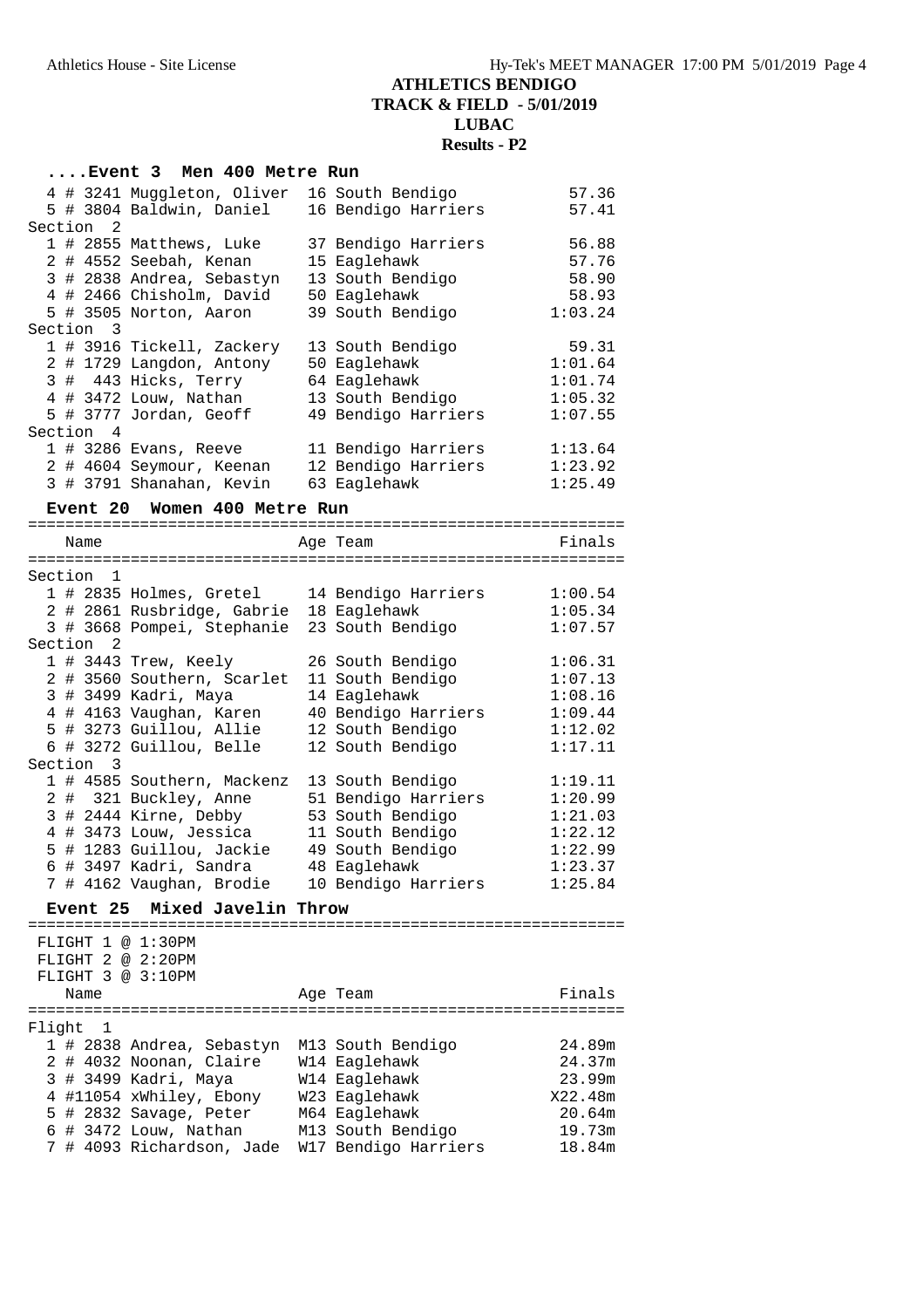|        |          |                      |                                                   | Event 25 Mixed Javelin Throw |                                                                                               |                   |            |
|--------|----------|----------------------|---------------------------------------------------|------------------------------|-----------------------------------------------------------------------------------------------|-------------------|------------|
|        |          |                      |                                                   |                              | 8 # 3791 Shanahan, Kevin M63 Eaglehawk                                                        | 17.04m            |            |
|        |          | 9 # 438 Self, Joan   |                                                   |                              | W61 South Bendigo                                                                             | 16.08m            |            |
|        |          |                      |                                                   |                              | 10 # 2558 Fryer, Martin M74 Eaglehawk                                                         | 14.96m            |            |
|        |          |                      |                                                   |                              |                                                                                               | 14.92m            |            |
|        |          |                      |                                                   |                              | 11 # 2835 Holmes, Gretel W14 Bendigo Harriers<br>-- # 3916 Tickell, Zackery M13 South Bendigo | FOUL              |            |
|        | Flight 2 |                      |                                                   |                              |                                                                                               |                   |            |
|        |          |                      |                                                   |                              | 1 # 366 Messerle, Anthony M24 Bendigo University                                              | 44.86m            |            |
|        |          |                      |                                                   |                              | 2 # 414 Gilligan, Brett M41 Bendigo Harriers                                                  | 37.09m            |            |
|        |          |                      | 3 # 3443 Trew, Keely                              |                              | W26 South Bendigo                                                                             | 35.42m            |            |
|        |          |                      |                                                   |                              | 4 # 2466 Chisholm, David M50 Eaglehawk                                                        | 33.14m            |            |
|        |          |                      |                                                   |                              | 5 # 3955 Thompson, Siobhan W21 Eaglehawk                                                      | 32.90m            |            |
|        |          |                      | 6 # 2883 Bentley, James                           |                              | M14 Eaglehawk                                                                                 | 29.16m            |            |
|        |          |                      |                                                   |                              | 7 # 3498 Kadri, Christophe M49 Eaglehawk                                                      | 27.50m            |            |
|        |          | 8 # 3287 Hill, Jorja |                                                   |                              | W13 Bendigo Harriers                                                                          | 27.12m            |            |
|        |          |                      |                                                   |                              | 9 # 340 Snyder, Denise W26 Eaglehawk                                                          | 24.70m            |            |
|        |          |                      | 10 # 4092 Hore, Ruby                              |                              | W16 Bendigo Harriers                                                                          | 21.08m            |            |
|        | Flight 3 |                      |                                                   |                              |                                                                                               |                   |            |
|        |          | 1 # 4329 Shaw, Neil  |                                                   |                              | M45 Bendigo Harriers                                                                          | 21.76m            |            |
|        |          |                      | 2 # 4204 Smith, Andrea                            |                              | W43 Bendigo University                                                                        | 16.06m            |            |
|        |          |                      | 3 # 3490 Norton, Jemma                            |                              | W12 South Bendigo                                                                             | 14.47m            |            |
|        |          |                      | 4 # 2745 Lee, Georgia                             |                              | W14 Eaglehawk                                                                                 | 12.70m            |            |
|        |          |                      | 5 # 324 Graham, Craig                             |                              | M53 Eaglehawk                                                                                 | 11.78m            |            |
|        |          |                      | 6 # 2831 Ennor, Wendy                             |                              | W61 Eaglehawk                                                                                 | 10.35m            |            |
|        |          |                      |                                                   |                              | 7 # 4522 Seymour, Belinda W39 Bendigo Harriers                                                | 9.83m             |            |
|        |          |                      |                                                   |                              | 8 # 2621 Campbell, Kylie W42 South Bendigo                                                    | 7.80m             |            |
|        |          |                      |                                                   |                              |                                                                                               |                   |            |
|        | Event 26 |                      | Mixed Long Jump                                   |                              |                                                                                               |                   |            |
|        |          | FLIGHT 1 @ 1:30PM    |                                                   |                              |                                                                                               |                   |            |
|        |          | FLIGHT 2 @ 2:20PM    |                                                   |                              |                                                                                               |                   |            |
|        |          | FLIGHT 3 @ 3:10PM    |                                                   |                              |                                                                                               |                   |            |
|        | Name     |                      |                                                   |                              | Age Team                                                                                      | Finals            | Wind       |
|        |          |                      |                                                   |                              |                                                                                               |                   |            |
|        | Flight 1 |                      |                                                   |                              |                                                                                               |                   |            |
|        |          |                      |                                                   |                              | 1 # 3525 Marsh, Rosy W12 Eaglehawk                                                            | 3.85m             | 2.7        |
|        |          |                      |                                                   |                              | 2 # 3917 Tickell, Logan M12 South Bendigo                                                     | 3.80m             | 2.3        |
|        |          |                      |                                                   |                              | 3 # 3498 Kadri, Christophe M49 Eaglehawk                                                      | 3.77m             | 1.5        |
|        |          |                      |                                                   |                              | 4 # 2743 Langtree, Leah W42 Eaglehawk                                                         | 3.53m             | 3.0        |
|        |          |                      |                                                   |                              | 5 # 1285 Lonsdale, Phoebe W13 Bendigo University                                              | 3.48m             | 2.3        |
|        |          |                      |                                                   |                              | 6 # 2622 Campbell, Caitlin W15 South Bendigo                                                  | 3.47m             | 1.8        |
|        |          |                      | 7 # 3473 Louw, Jessica                            |                              | W11 South Bendigo                                                                             | 3.29m             | $+0.0$     |
|        |          |                      |                                                   |                              | 8 # 4585 Southern, Mackenz W13 South Bendigo                                                  | 3.20m             | 2.4        |
|        |          | 9 # 4092 Hore, Ruby  |                                                   |                              | W16 Bendigo Harriers                                                                          | 3.14m             | $+0.0$     |
|        |          |                      | 9 # 3490 Norton, Jemma                            |                              | W12 South Bendigo                                                                             | 3.14m             | 0.9        |
|        |          |                      | 11 #11125 xTickell, Chelsea                       |                              | W9 South Bendigo                                                                              | X3.10m            | 3.3        |
|        |          |                      | 12 # 3497 Kadri, Sandra                           |                              | W48 Eaglehawk                                                                                 | 2.78m             | 0.6        |
|        |          |                      | 13 # 4604 Seymour, Keenan                         |                              | M12 Bendigo Harriers                                                                          | 2.35m             | $+0.0$     |
|        |          |                      | 14 # 2621 Campbell, Kylie                         |                              | W42 South Bendigo                                                                             | 2.08 <sub>m</sub> | 1.1        |
|        |          |                      | 15 # 444 Heagney, Kathryn                         |                              | W68 Eaglehawk                                                                                 | 2.07 <sub>m</sub> | $+0.0$     |
| Flight | 2        |                      |                                                   |                              |                                                                                               |                   |            |
|        |          | 1 # 4329 Shaw, Neil  |                                                   |                              | M45 Bendigo Harriers                                                                          | 4.49m             | 1.3        |
|        |          |                      | 2 # 3916 Tickell, Zackery                         |                              | M13 South Bendigo                                                                             | 4.44m             | 0.2        |
|        |          |                      | 3 # 1729 Langdon, Antony                          |                              |                                                                                               | 4.27m             | 1.4        |
|        |          |                      |                                                   |                              |                                                                                               |                   |            |
|        |          |                      |                                                   |                              | M50 Eaglehawk                                                                                 |                   |            |
|        |          |                      | 4 # 4087 Brits, Nyah                              |                              | W14 Bendigo Harriers                                                                          | 4.22m             |            |
|        |          |                      | 5 # 3777 Jordan, Geoff                            |                              | M49 Bendigo Harriers                                                                          | 4.07m             | 2.6<br>1.4 |
|        |          |                      |                                                   |                              | 6 # 4772 Archibald, Andrea W13 Eaglehawk                                                      | 4.00m             | 0.5        |
|        |          |                      | 7 # 3272 Guillou, Belle<br>8 # 4204 Smith, Andrea |                              | W12 South Bendigo<br>W43 Bendigo University                                                   | 3.89m<br>3.77m    | 3.2<br>1.7 |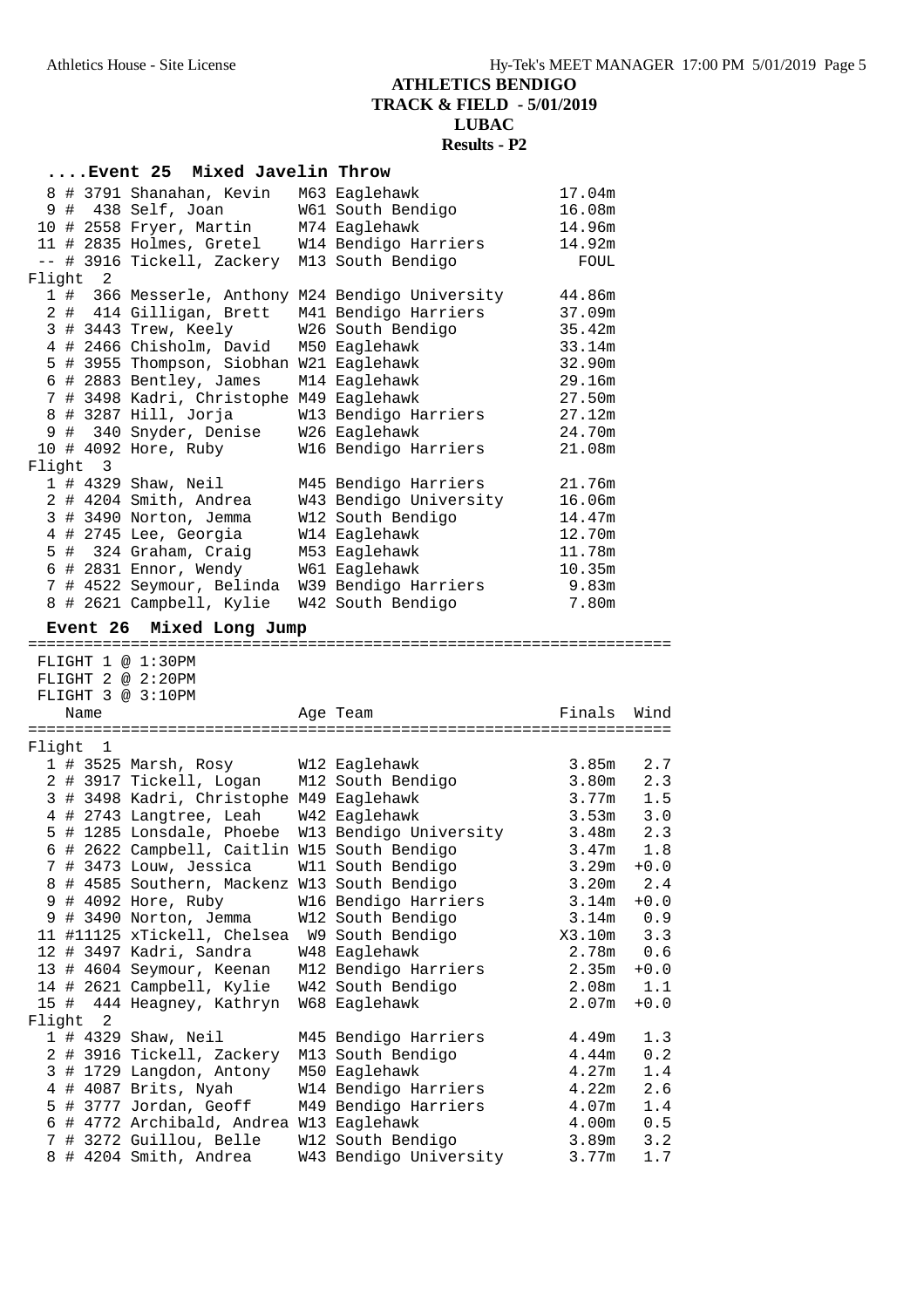### **....Event 26 Mixed Long Jump**

|  |          | 9 # 3273 Guillou, Allie<br>10 # 438 Self, Joan<br>11 #11054 xWhiley, Ebony | W12 South Bendigo<br>W61 South Bendigo<br>W23 Eaglehawk | 3.75m<br>3.38m<br>X3.07m | 2.9<br>6.0<br>1.3 |
|--|----------|----------------------------------------------------------------------------|---------------------------------------------------------|--------------------------|-------------------|
|  | Flight 3 |                                                                            |                                                         |                          |                   |
|  |          | 1 # 414 Gilligan, Brett                                                    | M41 Bendigo Harriers                                    | 6.14m                    | 0.2               |
|  |          | 2 # 3755 Hoskin, Seth                                                      | M14 Bendigo Harriers                                    | 5.20m                    | 1.9               |
|  |          | 3 # 4552 Seebah, Kenan                                                     | M15 Eaglehawk                                           | 5.14m                    | 0.7               |
|  |          | 4 # 340 Snyder, Denise                                                     | W26 Eaglehawk                                           | 5.06m                    | 3.3               |
|  |          | 5 # 3241 Muggleton, Oliver                                                 | M16 South Bendigo                                       | 4.91m                    | $+0.0$            |
|  |          | 5 # 2838 Andrea, Sebastyn                                                  | M13 South Bendigo                                       | 4.91m                    | 0.1               |
|  |          | 7 # 3472 Louw, Nathan                                                      | M13 South Bendigo                                       | 4.78m                    | 2.3               |
|  |          | 8 # 3944 Morrison, Jorja                                                   | W12 Eaglehawk                                           | 4.72m                    | 2.9               |
|  |          | 9 # 2466 Chisholm, David                                                   | M50 Eaglehawk                                           | 4.67m                    | 1.1               |
|  |          | 10 # 3499 Kadri, Maya                                                      | W14 Eaglehawk                                           | 4.40m                    | 2.6               |
|  |          | 11 # 3756 Hoskin, Jalen                                                    | W16 Bendigo Harriers                                    | 4.39m                    | 0.2               |
|  |          | 12 # 4093 Richardson, Jade                                                 | W17 Bendigo Harriers                                    | 4.23m                    | 3.1               |
|  |          | 13 # 3524 Marsh, Lily                                                      | W12 Eaglehawk                                           | 3.94m                    | 3.2               |
|  |          | 14 # 408 Palmer, Poppy                                                     | W13 Eaglehawk                                           | 3.45m                    | 2.4               |

# **Event 28 Mixed Shot Put**

| -40<br>MIXEC<br>סוזפ<br>ruc |   |      |                                          |  |                                                  |                   |
|-----------------------------|---|------|------------------------------------------|--|--------------------------------------------------|-------------------|
|                             |   |      | FLIGHT 1 @ 1:30PM                        |  |                                                  |                   |
|                             |   |      | FLIGHT 2 @ 2:20PM                        |  |                                                  |                   |
|                             |   |      | FLIGHT 3 @ 3:10PM                        |  |                                                  |                   |
|                             |   | Name |                                          |  | Age Team                                         | Finals            |
|                             |   |      |                                          |  |                                                  |                   |
| Flight                      |   | 1    |                                          |  |                                                  |                   |
|                             |   |      | 1 # 2883 Bentley, James                  |  | M14 Eaglehawk                                    | 10.79m            |
|                             |   |      |                                          |  | 2 # 366 Messerle, Anthony M24 Bendigo University | 9.79m             |
|                             |   |      | 3 # 408 Palmer, Poppy                    |  | W13 Eaglehawk                                    | 9.74m             |
|                             |   |      | 4 # 443 Hicks, Terry                     |  | M64 Eaglehawk                                    | 9.23m             |
|                             |   |      | 5 # 382 Robinson, Anastaz W16 Eaglehawk  |  |                                                  | 8.55m             |
|                             |   |      | 6 # 2466 Chisholm, David                 |  | M50 Eaglehawk                                    | 8.51m             |
|                             |   |      | 7 # 377 Graham, Olivia                   |  | W18 Eaglehawk                                    | 8.48m             |
|                             |   |      | 8 # 3955 Thompson, Siobhan W21 Eaglehawk |  |                                                  | 8.37m             |
|                             |   |      | 9 # 340 Snyder, Denise                   |  | W26 Eaglehawk                                    | 8.23m             |
|                             |   |      | 10 # 4329 Shaw, Neil                     |  | M45 Bendigo Harriers                             | 8.02 <sub>m</sub> |
|                             |   |      | 11 # 324 Graham, Craig                   |  | M53 Eaglehawk                                    | 7.26m             |
|                             |   |      | 12 # 4522 Seymour, Belinda               |  | W39 Bendigo Harriers                             | 6.94m             |
| Flight                      |   | 2    |                                          |  |                                                  |                   |
|                             |   |      | $1$ # 3286 Evans, Reeve                  |  | M11 Bendigo Harriers                             | 6.81m             |
|                             |   |      | 2 # 4153 Barr, Sharon                    |  | W57 Bendigo Harriers                             | 6.65m             |
|                             |   |      | 3 # 3420 Robinson, Amanda                |  | W39 Bendigo Harriers                             | 6.47m             |
|                             |   |      | 4 # 4131 Justice, John                   |  | M81 South Bendigo                                | 6.39m             |
|                             |   |      | 5 # 4093 Richardson, Jade                |  | W17 Bendigo Harriers                             | 6.30m             |
|                             |   |      | 6 # 2861 Rusbridge, Gabrie W18 Eaglehawk |  |                                                  | 6.24m             |
|                             |   |      | 7 # 3525 Marsh, Rosy                     |  | W12 Eaglehawk                                    | 5.93m             |
| 8                           |   |      | # 425 Bryant, Barbara                    |  | W64 Eaglehawk                                    | 5.12m             |
| 9                           |   |      | # 444 Heagney, Kathryn                   |  | W68 Eaglehawk                                    | 5.05m             |
|                             |   |      | 10 # 3524 Marsh, Lily                    |  | W12 Eaglehawk                                    | 4.78m             |
|                             |   |      | 11 # 2831 Ennor, Wendy                   |  | W61 Eaglehawk                                    | 4.58m             |
|                             |   |      | -- # 3490 Norton, Jemma                  |  | W12 South Bendigo                                | FOUL              |
| Flight                      |   | 3    |                                          |  |                                                  |                   |
|                             |   |      | 1 # 4032 Noonan, Claire                  |  | W14 Eaglehawk                                    | 8.57m             |
|                             |   |      | 2 # 3505 Norton, Aaron                   |  | M39 South Bendigo                                | 7.94m             |
|                             |   |      | 2 #11054 xWhiley, Ebony                  |  | W23 Eaglehawk                                    | X7.94m            |
|                             |   |      | 4 # 4092 Hore, Ruby                      |  | W16 Bendigo Harriers                             | 7.46m             |
| 5                           | # |      | 438 Self, Joan                           |  | W61 South Bendigo                                | 7.42m             |
|                             |   |      |                                          |  |                                                  |                   |